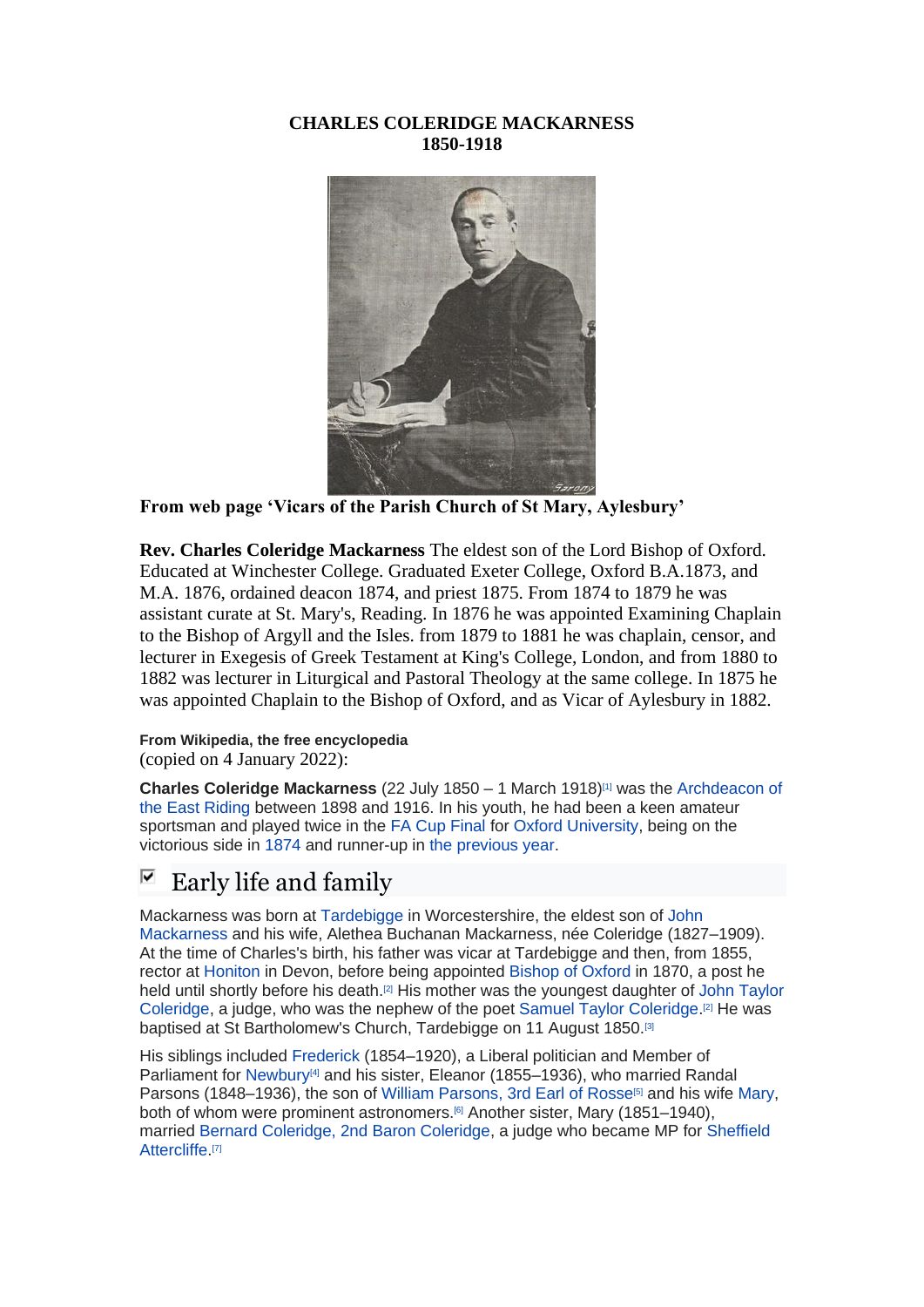# Education

Mackarness was educated at [Winchester College,](https://en.wikipedia.org/wiki/Winchester_College) representing the school at cricket in 1868.[\[8\]](https://en.wikipedia.org/wiki/Charles_Mackarness#cite_note-CricketArchive422581-8)

He [matriculated](https://en.wikipedia.org/wiki/Matriculated) and went up to [Exeter College, Oxford](https://en.wikipedia.org/wiki/Exeter_College,_Oxford) in 1869, graduating with a [BA](https://en.wikipedia.org/wiki/Bachelor_of_Arts) 2nd class (Final Classical School) in 1873,<sup>[\[1\]](https://en.wikipedia.org/wiki/Charles_Mackarness#cite_note-Who_Was_Who-1)</sup> and an [MA](https://en.wikipedia.org/wiki/Master_of_Arts) in 1876.<sup>[\[9\]](https://en.wikipedia.org/wiki/Charles_Mackarness#cite_note-FOOTNOTEWarsop2004103-9)</sup>

In 1901, he became a fellow of [Denstone College.](https://en.wikipedia.org/wiki/Denstone_College)<sup>[\[9\]](https://en.wikipedia.org/wiki/Charles_Mackarness#cite_note-FOOTNOTEWarsop2004103-9)</sup> He obtained his Bachelor of [Divinity](https://en.wikipedia.org/wiki/Bachelor_of_Divinity) (BD) and [Doctor of Divinity](https://en.wikipedia.org/wiki/Doctor_of_Divinity) (DD) degrees in 1914.[\[1\]](https://en.wikipedia.org/wiki/Charles_Mackarness#cite_note-Who_Was_Who-1)

## Cricket career

Having played cricket for Winchester College in 1868, he made single appearances for the Gentlemen of Devon and for [Devon](https://en.wikipedia.org/wiki/Devon_County_Cricket_Club) in 1869.[\[8\]](https://en.wikipedia.org/wiki/Charles_Mackarness#cite_note-CricketArchive422581-8) While at Oxford, he made appearances for various teams,<sup>[\[8\]](https://en.wikipedia.org/wiki/Charles_Mackarness#cite_note-CricketArchive422581-8)</sup> including a trial for the university team in May 1873.<sup>[\[10\]](https://en.wikipedia.org/wiki/Charles_Mackarness#cite_note-10)</sup> becoming captain of the Exeter College XI in 1873.[\[1\]](https://en.wikipedia.org/wiki/Charles_Mackarness#cite_note-Who_Was_Who-1)

# Football career

Mackarness was a founder member of the [Oxford University Association Football](https://en.wikipedia.org/wiki/Oxford_University_Association_Football_Club)  [Club](https://en.wikipedia.org/wiki/Oxford_University_Association_Football_Club) on 9 November 1871.[\[9\]](https://en.wikipedia.org/wiki/Charles_Mackarness#cite_note-FOOTNOTEWarsop2004103-9) Mackarness played for the university side during its early years, generally playing as a [full back.](https://en.wikipedia.org/wiki/Defender_(association_football)#Full-back) Described as having "a brilliant kick, never misses his kick", he was "a back who knows but few superiors".<sup>[\[9\]](https://en.wikipedia.org/wiki/Charles_Mackarness#cite_note-FOOTNOTEWarsop2004103-9)</sup>

Oxford University did not enter the [inaugural FA Cup tournament](https://en.wikipedia.org/wiki/1871%E2%80%9372_FA_Cup) in which the first matches were played two days after the Oxford University AFC was founded.[\[11\]](https://en.wikipedia.org/wiki/Charles_Mackarness#cite_note-FOOTNOTECollett200314-11) [The](https://en.wikipedia.org/wiki/1872%E2%80%9373_FA_Cup)  [following year,](https://en.wikipedia.org/wiki/1872%E2%80%9373_FA_Cup) the club entered at the first round stage, defeating [Crystal Palace](https://en.wikipedia.org/wiki/Crystal_Palace_F.C._(1861)) 3–2 on 26 October 1872, and winning their next three matches to reach the semi-final, where they were drawn against the leading Scottish club, [Queen's Park.](https://en.wikipedia.org/wiki/Queen%27s_Park_F.C.) Queen's, however, were unable to raise the funds to travel to London and withdrew from the competition, giving Oxford a bye into the final.<sup>[\[12\]](https://en.wikipedia.org/wiki/Charles_Mackarness#cite_note-FC-12)</sup>



Oxford University's F.A. Cup winning side of 1874 (Mackarness sitting in back row, third from left).

In [the final,](https://en.wikipedia.org/wiki/1873_FA_Cup_Final) played at [Lillie Bridge](https://en.wikipedia.org/wiki/Lillie_Bridge_Grounds) on 29 March 1873, the university met the defending champions, [Wanderers](https://en.wikipedia.org/wiki/Wanderers_F.C.) who, under the original rules of the competition, were exempt from the earlier rounds.[\[13\]](https://en.wikipedia.org/wiki/Charles_Mackarness#cite_note-FOOTNOTEWarsop200441-13) Mackarness played as the solitary full-back for the university, who dominated much of the match, but conceded a goal after 27 minutes, when the Wanderers captain [Arthur Kinnaird](https://en.wikipedia.org/wiki/Arthur_Kinnaird,_11th_Lord_Kinnaird) outpaced the university's backs and kicked the ball between the goalposts.[\[14\]](https://en.wikipedia.org/wiki/Charles_Mackarness#cite_note-FOOTNOTEWarsop200431-14) In a desperate attempt to secure an equalising goal, Oxford took the unusual step of dispensing with the use of a goalkeeper and moved [Andrew](https://en.wikipedia.org/wiki/Andrew_Leach)  [Leach](https://en.wikipedia.org/wiki/Andrew_Leach) upfield to play as a [forward.](https://en.wikipedia.org/wiki/Forward_(association_football))<sup>[\[13\]](https://en.wikipedia.org/wiki/Charles_Mackarness#cite_note-FOOTNOTEWarsop200441-13)</sup> This plan back-fired at around the 80-minute mark, however, when [Charles Wollaston](https://en.wikipedia.org/wiki/Charles_Wollaston) broke through and scored a second goal for the Wanderers, who thereby retained the trophy.[\[15\]\[](https://en.wikipedia.org/wiki/Charles_Mackarness#cite_note-FOOTNOTEGibbons200138%E2%80%9339-15)[16\]](https://en.wikipedia.org/wiki/Charles_Mackarness#cite_note-16)

In [the following year,](https://en.wikipedia.org/wiki/1873%E2%80%9374_FA_Cup) Oxford University again entered the tournament at the First Round stage where they defeated [Upton Park](https://en.wikipedia.org/wiki/Upton_Park_F.C.) 4–0, going on to defeat [Barnes,](https://en.wikipedia.org/wiki/Barnes_Rugby_Football_Club) Wanderers and [Clapham Rovers](https://en.wikipedia.org/wiki/Clapham_Rovers_F.C.) to reach the final, where they met the [Royal Engineers.](https://en.wikipedia.org/wiki/Royal_Engineers_A.F.C.) [\[17\]](https://en.wikipedia.org/wiki/Charles_Mackarness#cite_note-FOOTNOTECollett2003479-17) [The](https://en.wikipedia.org/wiki/1874_FA_Cup_Final)  [final](https://en.wikipedia.org/wiki/1874_FA_Cup_Final) was played at [Kennington Oval](https://en.wikipedia.org/wiki/Kennington_Oval) on 10 March 1874, in front of a crowd of 2,000.